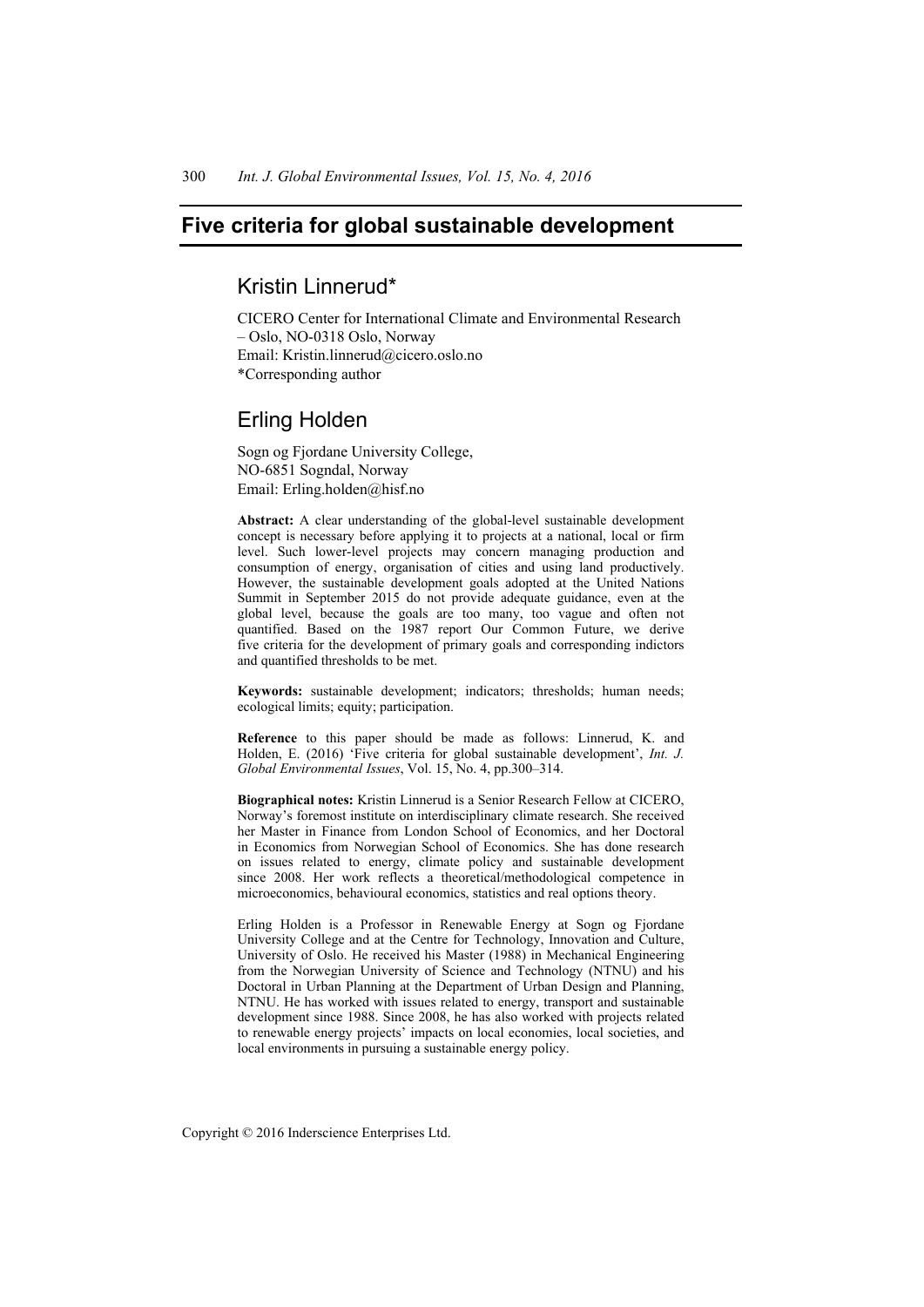This paper is a revised and expanded version of a paper entitled 'Sustainable development: dimensions, indicators and 2030 thresholds' presented at the 10th Conference on Sustainable Development of Energy, Water and Environment Systems, Dubrovnik, 27 September to 2 October 2015.

"But the 'environment' is where we all live; and 'development' is what we all do in attempting to improve our lot within that abode. The two are inseparable." [World Commission on Environment and Development, (1987), p.ix]

### **1 Introduction**

In September 2015, the United Nations announced a set of Sustainable Development Goals to guide world development until 2030 (UN, 2015). These goals, following and expanding on the UN Millennium Development Goals, will provide the authoritative goals, indicators, and thresholds and will become applicable in 2016. The 2030 agenda includes 17 goals and 169 individual targets, ranging from improving maternal health to safeguarding the oceans (Stafford-Smith, 2014).

However, these goals and targets are under fire and have been labelled as vague, weak or meaningless by a scientific review (Stokstad, 2015). Part of the problem is that there is no scientific or political agreement on a definition of sustainable development. Rather, there is a tremendous diversity of definitions and interpretations (Giddings et al., 2002; McEntire, 2005; Hopwood et al., 2005; Hauff and Klein, 2006; Ehrlich et al., 2012). The large number of definitions and interpretations of sustainable development has made some scientists avoid using the term because it is too vague, and even to dismiss the concept altogether. Whitelegg (1997, p.101) puts it this way: "one could argue that it is precisely the lack of clear meaning that allows politicians and businessmen to feel comfortable with the concept – everyone agrees that it's a good thing but no one really knows what it means". Moreover, Luke (2005) suggests that the concept is increasingly used as a label to describe situations or processes that are neither sustainable nor developmental. In other words: By increasingly being presented as a pathway to all that is good and desirable in society, the sustainable development concept has become so comprehensive and complex that it is no longer useful in guiding policymaking (Holden et al., 2014).

Yet the persistence of the sustainable development concept is remarkable. Kates et al. (2005) argue that one of the successes of sustainable development has been its ability to serve as a grand compromise between those who are principally concerned with nature and environment, those who value economic development, and those who are dedicated to improving the human condition. Moreover, they argue, at the core of this compromise is the inseparability of environment and development described by Our Common Future. According to Lafferty (2004, p.26), sustainable development "is now like 'democracy': it is universally desired, diversely understood, extremely difficult to achieve, and won't go away". Thus, O'Riordan (1993, p.37) might indeed have been right in his prophesies two decades ago: "like it or not, 'sustainable development' is with us for all time". At least the concept of sustainability is with us until 2030, as illustrated by the agreement by UN member states to set up the Sustainable Development Goals (UN, 2015).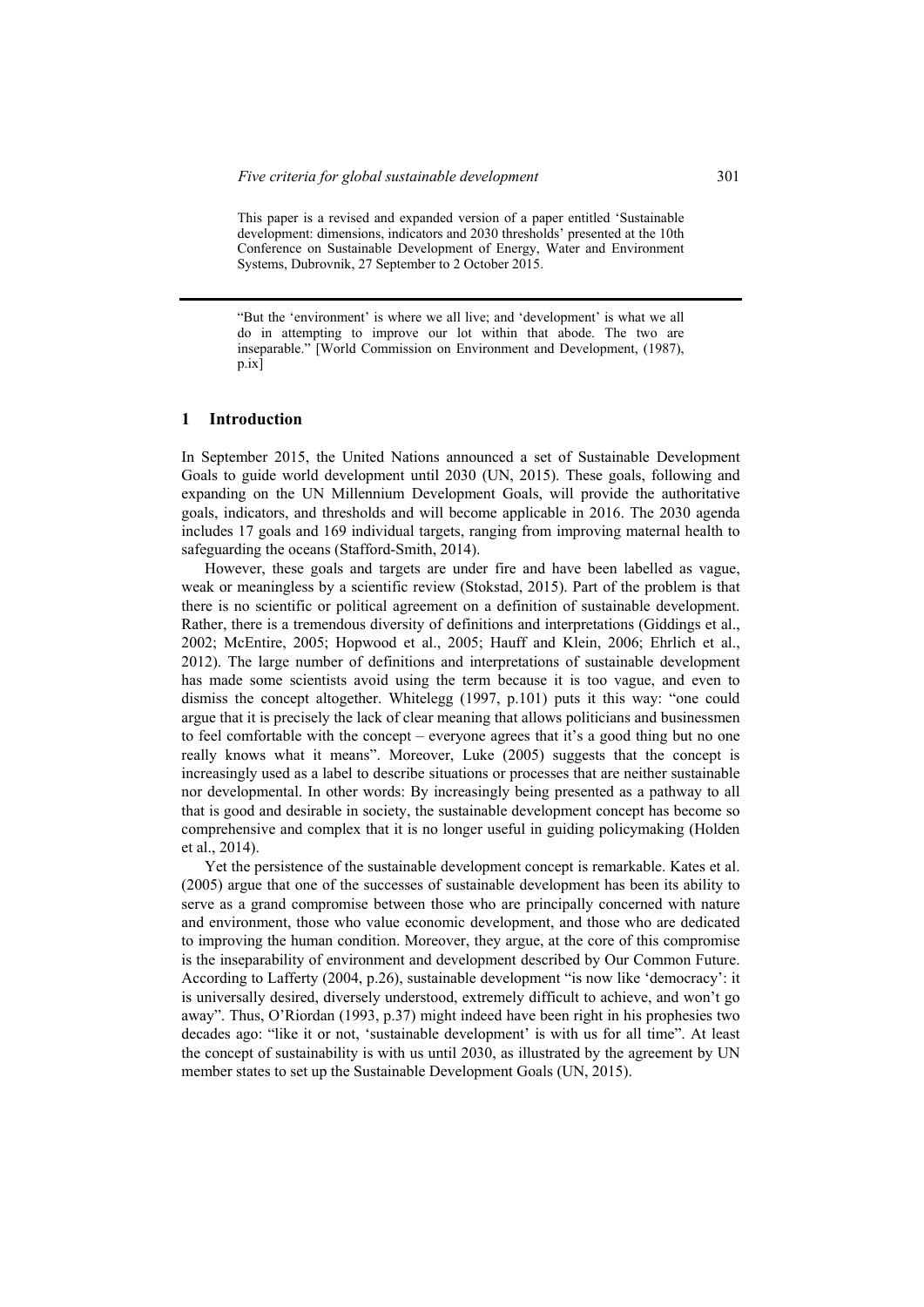This paper attempts to clarify how the concept can be interpreted and used on a global level; i.e., the level addressed by the UN Sustainable Development Goals. A better understanding of the global-level sustainable development concept can guide UN in prioritising between the 169 sustainable development targets and in setting corresponding thresholds to be met, thereby meeting part of the critique raised by Stokstad (2015). Moreover, an understanding of the global challenges that the concept was meant to address is necessary in order to apply the concept to projects at a national, local or firm level. Such lower-level projects may concern managing production and consumption of energy, organisation of cities and using land productively. For example, Martínez (2015) establish a relationship between energy and sustainability in a city (Bogotá) examining indicators which covers most environmental and social dimensions of the global sustainable development concept. Holden et al. (2013) examine both environmental, equity and social aspects of passenger transport at a national level. Esseghir and Khouni (2014) examines how we can maintain economic growth and energy security while respecting the rights of future generations, using the union of Mediterranean countries as a case. Zhang et al. (2011) address the problem how energy development in China can follow a sustainable path to coordinate economic growth, social development and environmental protection.

Our point of departure is the 1987 report from the World Commission of Environment and Development, Our Common Future (World Commission on Environment and Development, 1987). It has set the standard and become the point of reference for every debate on sustainable development (Lafferty and Langhelle, 1999; Kates et al., 2005; Holdren, 2008; Borowy, 2014; Holden et al., 2014). Since 1987, the concept has been widely used and has been formally adopted by various national and international organisations as well as by local, regional, and national governments.

Our Common Future's canonical definition of sustainable development is quoted by many over and over again: "sustainable development is development that meets the needs of the present without compromising the ability of future generations to meet their own needs". However, less attention has been paid to the subsequent paragraph: "it [sustainable development] contains within it two key concepts: the concept of 'needs', in particular the essential needs of the world's poor to which overriding priority should be given; and the idea of 'limitations' imposed by the state of technology and social organization on the environment's ability to meet present and future needs" [World Commission on Environment and Development, (1987), p.43]. The paragraph emphasises the priority of meeting the basic needs of the poor and emphasises the reality of environmental limits (Ibid, p.22).

Whereas helping poor people to meet their needs seems to have widespread political support, the idea that there are environmental *limits* is much harder to sell. True, the sustainable development concept originally was a result of a great compromise between the North (worried about environmental degradation) and the South (worried about lack of economic and social progress). And, northern politicians often do not follow through on their grand promises of poverty eradication. Still, when it comes to setting UN goals, it has been easier to acknowledge and establish concrete development goals (e.g., the UN Millennium Development Goals to be achieved within 2015) than to acknowledge and establish concrete environmental limits (e.g., the UN's Sustainable Development Goals to be achieved within 2030).

This difficulty is clearly illustrated in the sustainable development goals adopted at the United Nations Summit in September 2015. Only goals that refer to meeting essential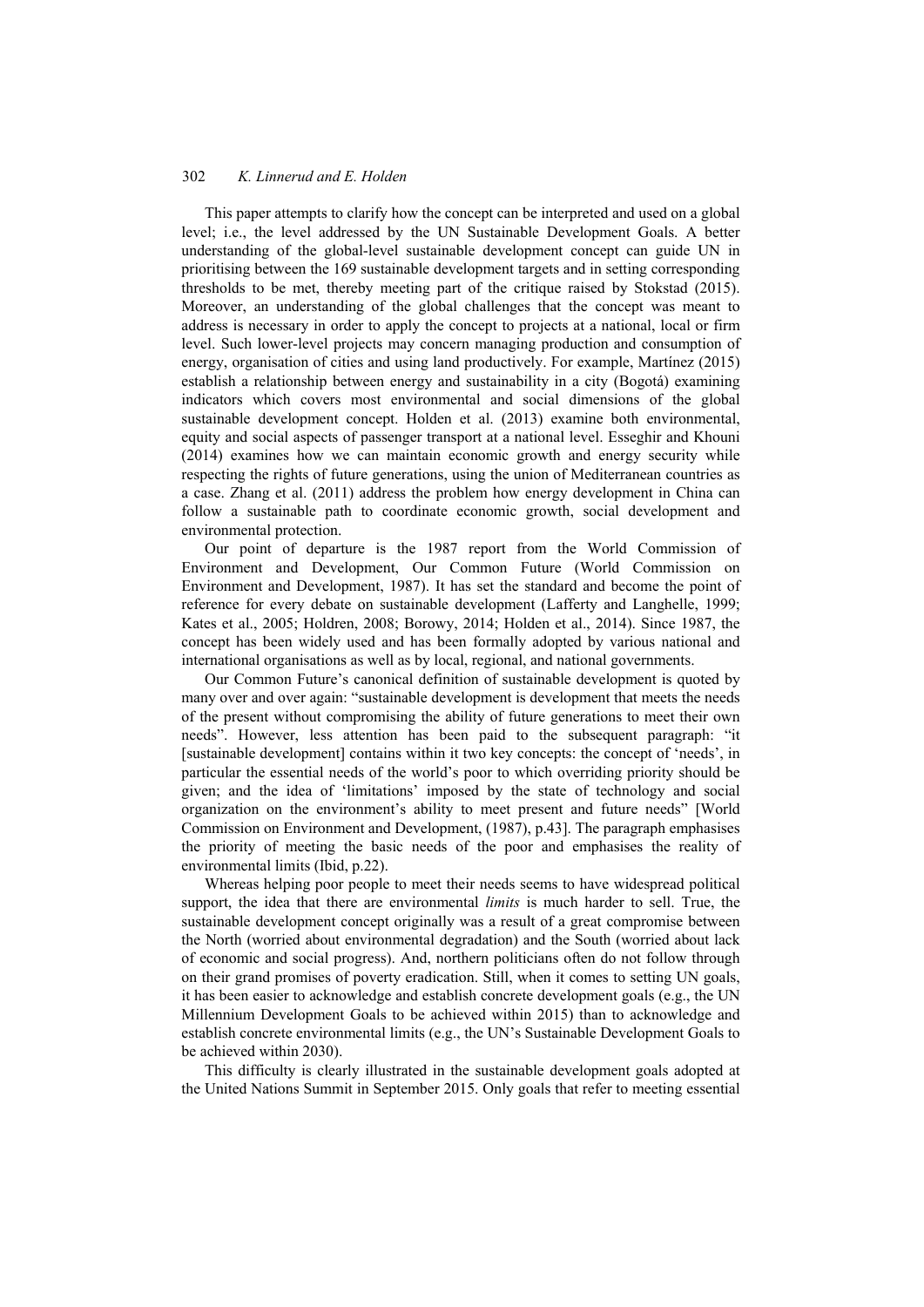needs (the development part of sustainable development) are concrete and precise thresholds are set. Turning to environmental limits (the environmental part of sustainable development); however, the wording becomes far less precise. Looking particularly at the goals addressing the two core planetary boundaries, climate change and biosphere integrity, the phrasing becomes particularly blurry. Instead of quantified targets, words are used to illustrate the direction of action, for example: 'strengthen', 'integrate' and 'improve' (goal 13 on climate change); 'halt', 'reverse', 'increase', 'ensure', 'take urgent action', 'integrate' (goals 14 and 15 on biosphere integrity). Clearly, the idea that there are environmental limits is close to non-existent.

Consequently, three decades later, the central message of the commission – the need to make inconvenient sustainability considerations a part of global politics as much as of everyday life – has been sidelined (Borowy, 2014). In the resolution adopted by the UN General Assembly on 25 September 2015, Transforming Our World, the central message is the need to make a win-win strategy which can bring huge gains to all countries and all parts of the world. Thus, the inconvenient truth from the '80s has been replaced by an action plan for new opportunities and prosperity. The result is a political acceptable concept with an ambiguous content. By going back to the sustainable development concept's origin: Our Common Future, we aim at reducing this ambiguity and at recapturing the concept's initial focus on limits, equity and needs.

The rest of the article is structured as follows. In Section 2, we introduce five criteria for interpretation and use of the sustainable development concept at the global level. Sections 3 and 4, we present a set of primary goals and the corresponding indicators and thresholds. In Section 5, we conclude the paper by discussing the policy implications.

#### **2 Criteria for goals, indicators and thresholds**

By going back to the sustainability concept's origin, Our Common Future, we derive five criteria for goals, indicators and thresholds (World Commission on Environment and Development, 1987).

#### *2.1 Primary goals*

UN sustainability goals should only include those of fundamental importance for people and people. They should be what Daly (2007) and Ehrlich et al. (2012) refer to as "fundamental objective values, not subjective individual preferences". For example, Steffen et al. (2015) say that two planetary boundaries are of fundamental importance for the earth system – climate change and biosphere integrity. Therefore, we argue, only these two environmental goals should be included in UN's Sustainable Development Goals. Our approach is based on an understanding of sustainable development in the strong sustainability sense. This understanding is in line with most ecological economists who suggest that natural and man-made capital are more often complements to each other rather than substitutes for each other (Daly, 2005). A similar prioritising of the UN Sustainable Development Goals would drastically reduce their numbers. For instance, "ensure healthy lives and promote well-being for all at all ages" (goal 3) is a socially desirable goal, yet less important than "end poverty in all its forms everywhere" (goal 1). In fact, we believe there are only two primary development goals among the 17 suggested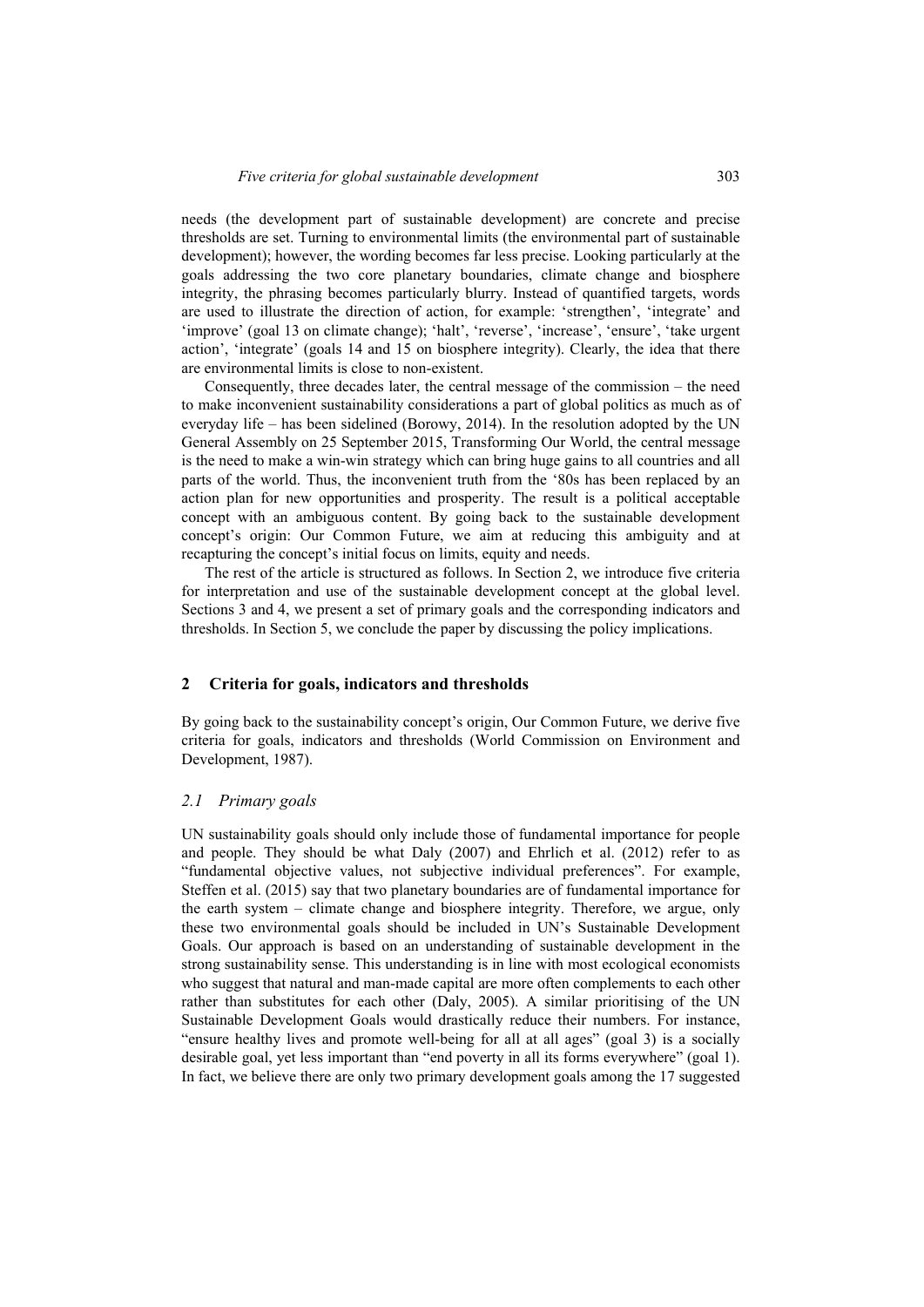by the working group: end poverty (goal 1) and reduce inequality within and among countries (goal 10).

#### *2.2 Not fungible*

These primary goals – and their respective indicators and threshold values – should represent equally important targets, each of which must be fulfilled. That is, we exclude the possibility of trading off under performance in one indicator against over performance in another. Thus, there is no hierarchy among the primary goals. In fact, this is exactly the intention of Our Common Future: "development is only sustainable when it takes into consideration *both* human needs and long-term ecological sustainability. The point then becomes specifically one of *not* establishing a hierarchy of values between the two, but one of excluding development paths which do not take both into consideration" [World Commission on Environment and Development, (1987), p.13]. These thresholds can be challenging to meet, because meeting a development goal (by increasing economic growth, for instance) makes it more difficult to meet an environment goal (by reducing greenhouse gases, for instance). However, the solution to this challenge is *not* to formulate goals that work towards a common purpose, as suggested by Stafford-Smith (2014). Rather, one should acknowledge that for a rich country, meeting environment goals may call for sacrifices. Also, by setting explicit minimum and maximum threshold values for each goal, our approach runs contrary to those focusing on *relative changes*. For example, suggesting that sustainability can be achieved by demonstrating a 'positive rate of change' (Amekudzi et al., 2009) for a country or region is not satisfactory. Neither would an 'as far as possible' approach (NESC, 2010) suffice. Changing an unsustainable state to a less unsustainable state is good, but the result cannot be considered sustainable.

#### *2.3 Limits to rich countries' activities*

Our Common Future was based on the understanding that if the whole world was to adopt the consumption pattern of the rich countries, an impossible burden would be placed on global ecosystems. Thus, it concluded that people in the north must adjust lifestyles, technologies and social organisation to dramatically reduce environmental pressures. These concerns can be reflected by placing a main responsibility for staying within thresholds for biodiversity loss and climate change on rich countries. Another word for sustainability is equity or justice – a just allocation of resources between people and planet, between different parts of the world and between current and future generations. The Cancún (COP 16) UNFCCC agreement of December 2010 stated that countries should have equitable access to sustainable development. This can be understood in a number of ways. Nicholas Stern suggests: "… all countries undertake the transition to a low-carbon, climate-resilient economy, but that wealthier countries do so more quickly, bringing down the costs of key technologies in the process, providing strong practical examples, while also assisting poorer countries through finance, technology, and know-how" (Stern, 2014).

### *2.4 The role of economic growth*

We argue that economic growth is *not* one of the primary goals of sustainable development. Our argument runs contrary to the 'three pillar approach' in which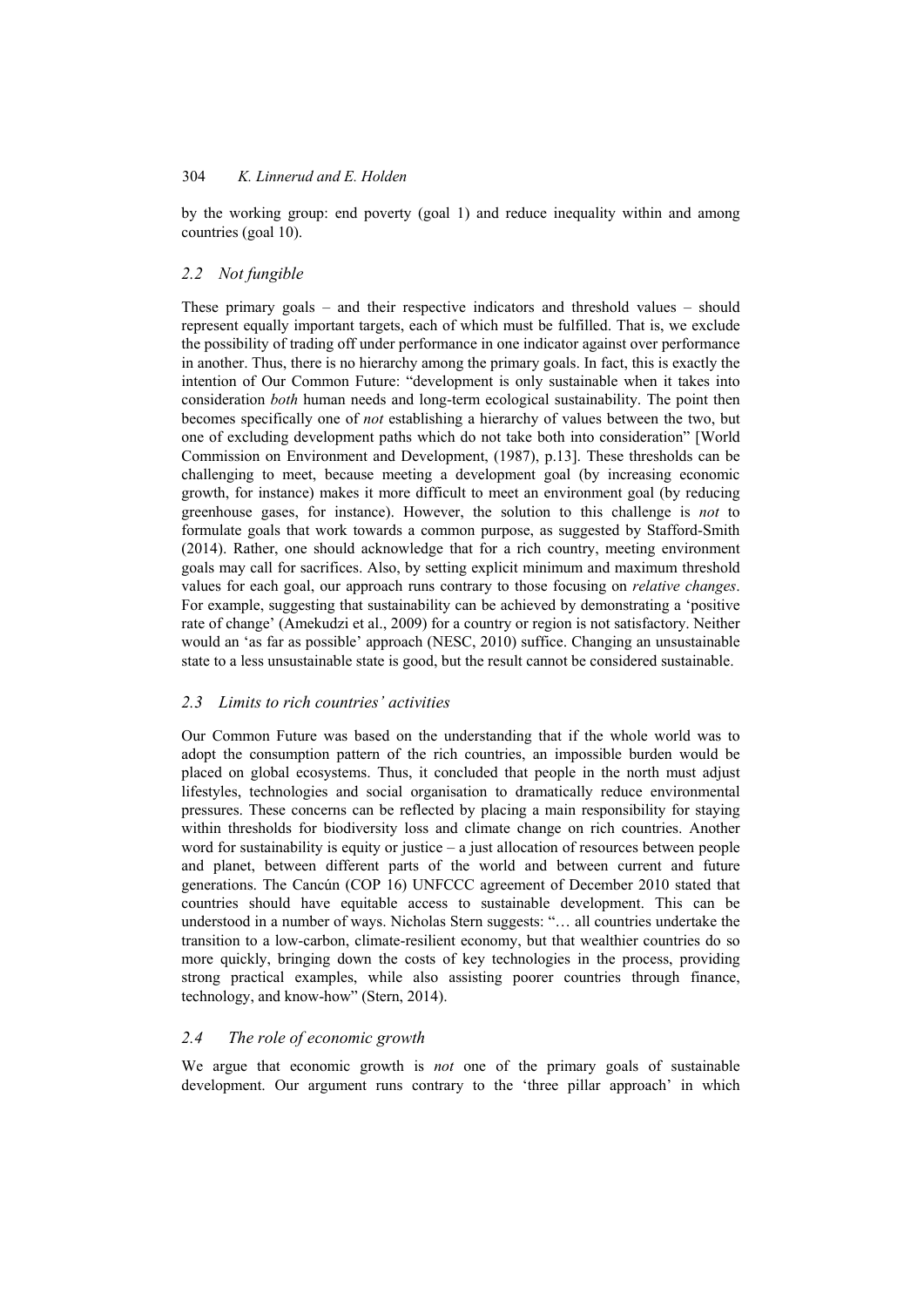sustainable development includes social, economic and environmental goals. True, Our Common Future argues that 'reviving growth' and 'changing the quality of growth' are critical objectives – or strategic imperatives – following from the concept of sustainable development [World Commission on Environment and Development, (1987), p.49]. But, aspiring for economic growth may be equivalent to aspiring for an improved standard of living far beyond what can be considered ecologically sustainable in the long term. Our Common Future claims that "sustainable development clearly requires economic growth in places where such [human] needs are not being met. Elsewhere, it can be consistent with economic growth, provided the content of growth reflects the broad principles of sustainability and non-exploitation of others. But growth by itself is not enough" (Ibid, p.44). Based on this, we argue that sustainability is a constraint on our desire to maximise short-run economic growth (Daly, 2007; Griggs et al., 2013).

#### *2.5 The role of participation*

Finally, participation, by citizens in decisions which affect them all, is a primary goal. It was stated in Our Common Future and echoed in the UN summits in Rio (1992, 2012) and Johannesburg (2001). According to Lafferty (2004) and Meadowcroft (2012) such participation can only be achieved in a deliberative democracy. However, participation does not necessarily include the acceptance by the members in defining the goals. This argument runs contrary to a number of studies which consider acceptance as crucial to achieving sustainability (Shiftan et al., 2003; Amekudzi et al., 2009; Castillo and Pitfield, 2010). Although we agree that acceptance is vital to ensure efficient implementation of sustainable policies and measures after the goals have been set, we also agree that the choice of sustainability goals and threshold values cannot simply echo "what people would like to sustain and how to reach agreement on this, constrained by estimates of what is feasible" [Ehrlich et al., (2012), p.69].

## **3 Goals**

Based on these five criteria, we present four primary goals for sustainable development at the global level.

#### *3.1 Goal 1: securing participation*

Our Common Future states that in the process of achieving sustainability, one should: "secure effective citizen participation in decision making" [World Commission on Environment and Development, (1987), p.18]. A further 37 references to participation are made throughout the report.

Four things must be said about participation at this stage. First, participation "requires a political system that secures effective citizen participation in decision making" and, moreover, "an administrative system that is flexible and has the capacity for self-correction" (Ibid, p.56). Thus, participation in itself is not enough, but must be embedded in a system that makes it possible to turn individual voices into action.

Second, participation does not mean that decisions should necessarily reflect all voices. It simply means that all voices shall be heard and that there is a political and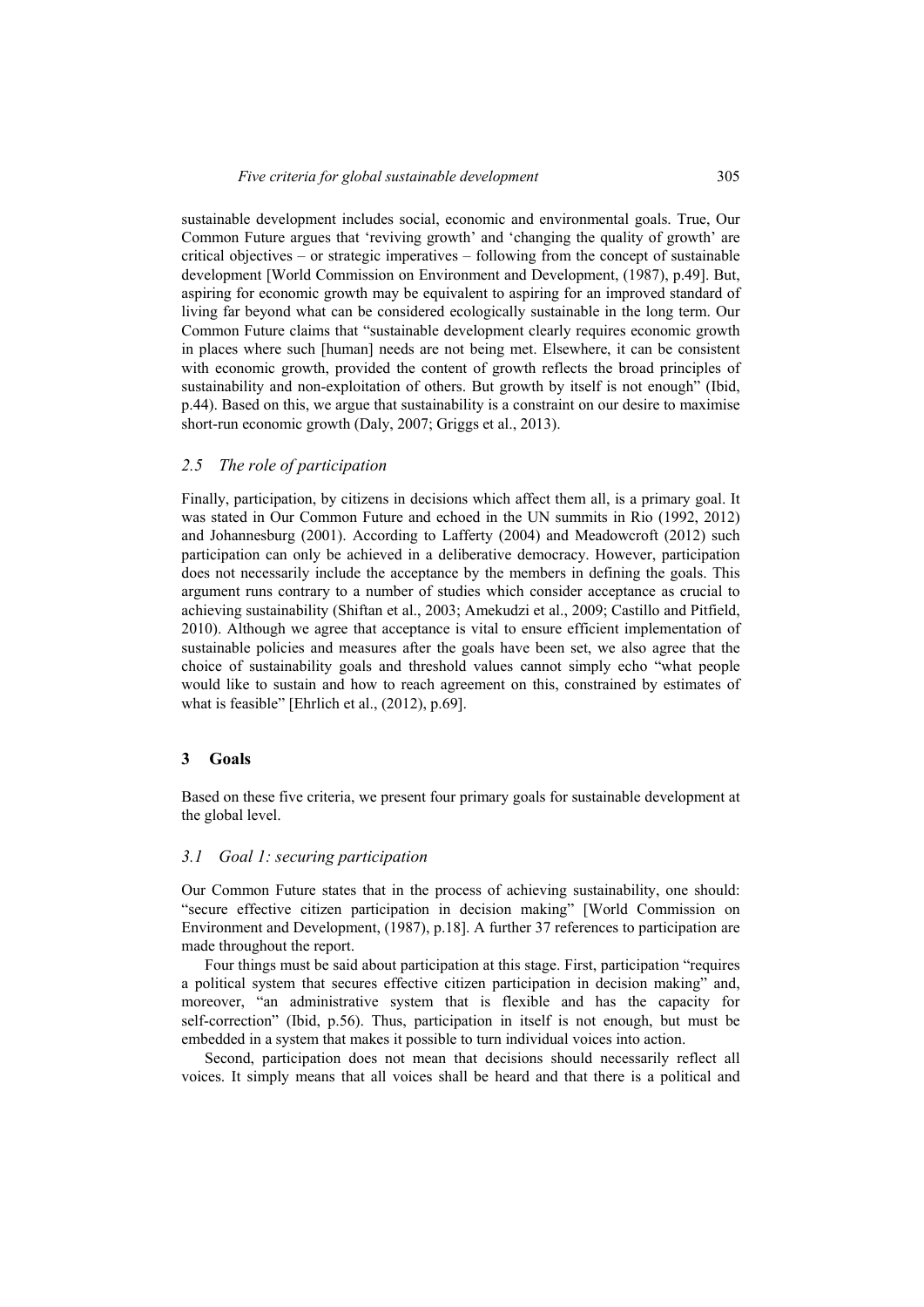administrative system that can, if not violating other sustainability goals, turn these voices into action.

Third, participation of the 'low voices' should be given particular attention: "improve the position of women in society, to protect vulnerable groups, and to promote local participation in decision making" (Ibid, p.39).

Fourth, the procedural goal of participation is not to be confused with participation as a means to ease designing and implementing government policy. Rather, participation is also concerned with collective processes of monitoring, reflection, debate, and decision that establish the goals to be pursued and the indicators to be used (Meadowcroft et al., 2005; Wallis, 2006; Ellis, 2007).

Thus, participation is more than just gaining access to decision making. It also refers to the ability to influence norms and values as well as to shape discourse (Petschow et al., (2005), p.11].

#### *3.2 Goal 2: safeguarding long-term ecological sustainability*

Even the narrowest definition of physical sustainability – as the minimum requirement for a sustainable development – must take into account social equity, which implies that the present generation must meet its needs without compromising the ability of future generations to meet theirs. Our Common Future puts it this way: "we act as we do because we can get away with it: future generations do not vote; they have no political or financial power; they cannot challenge our decisions" [World Commission on Environment and Development, (1987), p.8].

According to Weiss (1992) the human species holds the natural environment of our planet in common with all members of our species: past generations, the present generation, and future generations. Simultaneously, we are beneficiaries entitled to use and benefit from it. Thus, altering the Earth's climate and putting excessive demands on its biological capacity not only violate the long-term ecological sustainability requirement but also most likely prevent future generations from meeting their needs (Weiss, 1992). The term 'sustainability' has its origin in ecological science. It was developed to express the conditions that must be present for the ecosystem to sustain itself over the long term. In Our Common Future, there are several references to the necessity of ecological sustainability, such as "at a minimum, sustainable development must not endanger the natural systems that support life on Earth: the atmosphere, the waters, the soils, and the living beings" [World Commission on Environment and Development, (1987), pp.44– 45], and "there is still time to save species and their ecosystems. It is an indispensable prerequisite for sustainable development. Our failure to do so will not be forgiven by future generations" (Ibid, p.166).

Since Our Common Future was published, society has become increasingly aware of the challenge to the planet posed by climate change. Stern (2014) says: "…the risks from a changing climate over the next hundred years and beyond are immense. There is a strong possibility that the relationship between humans and their environment would be so fundamentally changed that hundreds of millions of people, perhaps billions, would have to move".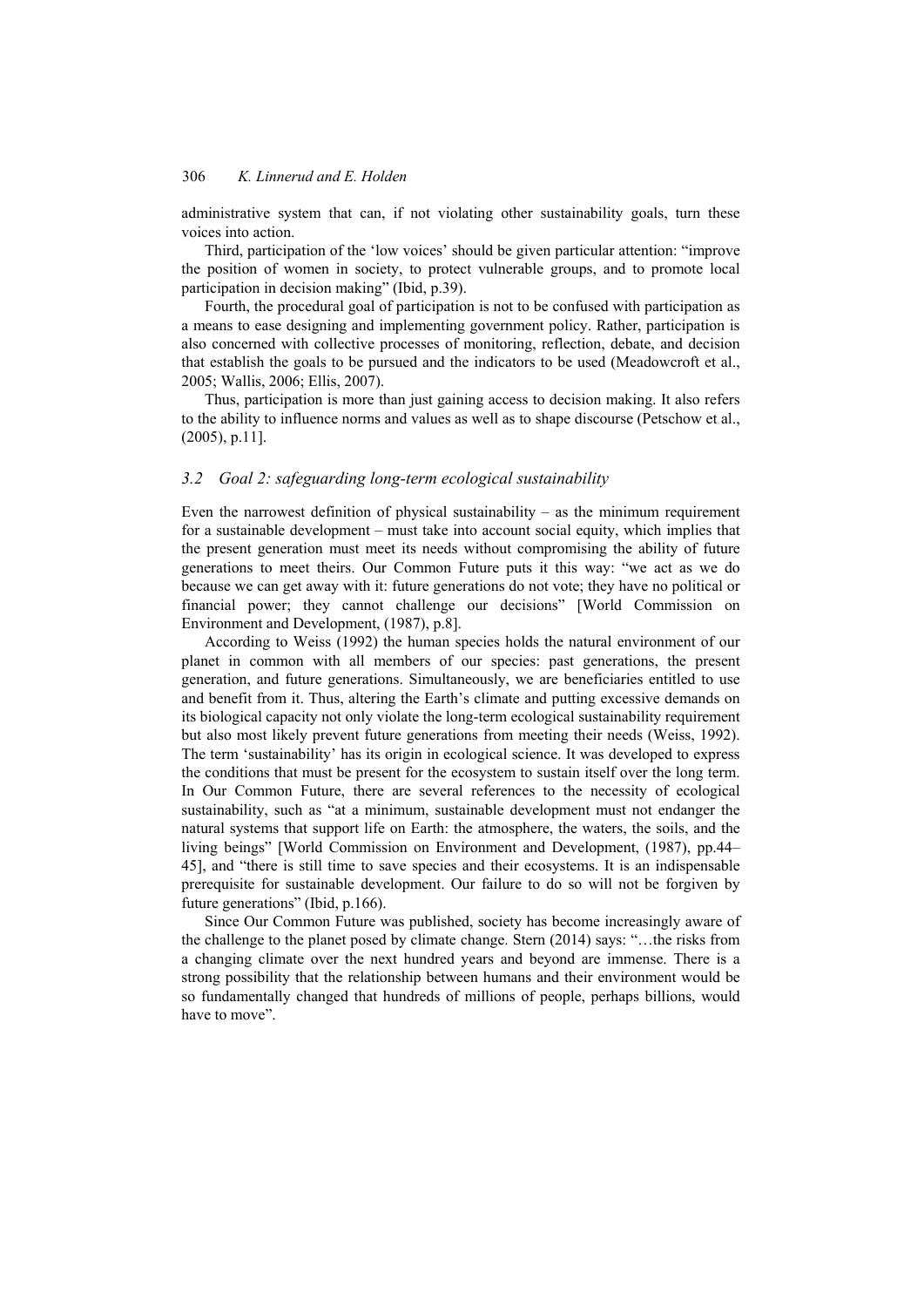#### *3.3 Goal 3: satisfying basic human needs*

Satisfying basic human needs is at the core of the development part of sustainable development. Indeed, the concept of needs is embedded in the definition of sustainable development: "It [sustainable development] contains [...] the concept of 'needs', in particular the essential needs of the world's poor, to which overriding priority should be given" [World Commission on Environment and Development, (1987), p.43]. Thus, satisfying basic human needs and ensuring long-term ecological sustainability constitute necessary preconditions for sustainable development.

In a theory of human needs, Doyal and Gough (1991) argue that human beings have universal and objective needs for nutrition and clean water, protective housing, a non-hazardous physical work environment, appropriate health care and physical security. However, seeing people's needs only in terms of these basic needs give a 'rather meagre view of humanity' [Sen, (2009), p.250]. Thus, we take the broader view on human needs as reflected in the capability approach by Amartya Sen. Sen (2009) argues that policies should focus on assessing what people are able to do and be, that is on their capabilities, and on removing obstacles in their lives so that they have more freedom to live the kind of life that they have reason to value. Thus, we argue that effective citizen participation in decision making (see goal 1) and access to education are also part of basic human needs.

## *3.4 Goal 4: promoting intragenerational equity*

Our Common Future claims that social equity *between* generations "must logically be extended to equity *within* each generation" (Ibid, p.43, our italics). Thus, social equity as an integral part of sustainable development has two dimensions, time and space (Weiss, 1992). From this perspective, sustainable development has consequences for equity within and between generations both globally and nationally.

## **4 Indicators and 2030 thresholds**

For each of the four primary goals, we choose appropriate indicators and assign 2030 threshold values that must be met for development to be deemed sustainable.

Indicators should be relevant, measurable and easy to communicate. Relevance implies that indicators should link to a goal in a trustworthy way and provide reliable measurement of progress towards the goals related to that theme. Composite indicators that refer to more than one goal, must be avoided because they can conceal an underperformance with respect to one goal (say, mitigating climate change) with an over performance with respect to another goal (say, satisfying basic human needs).<sup>1</sup> The indicators should be chosen so that it is possible to collect data. Easy to communicate implies that that the indicator should be of 'a manageable size' (Hák et al., 2016). To get a manageable size, we suggest a small set of headline indicators, preferably one indicator for each key goal. We advise against specifying a long list of headline indicators [e.g., the list of 96 indicators suggested by the UN Commission on Sustainable Development (UNCSD, 2007)].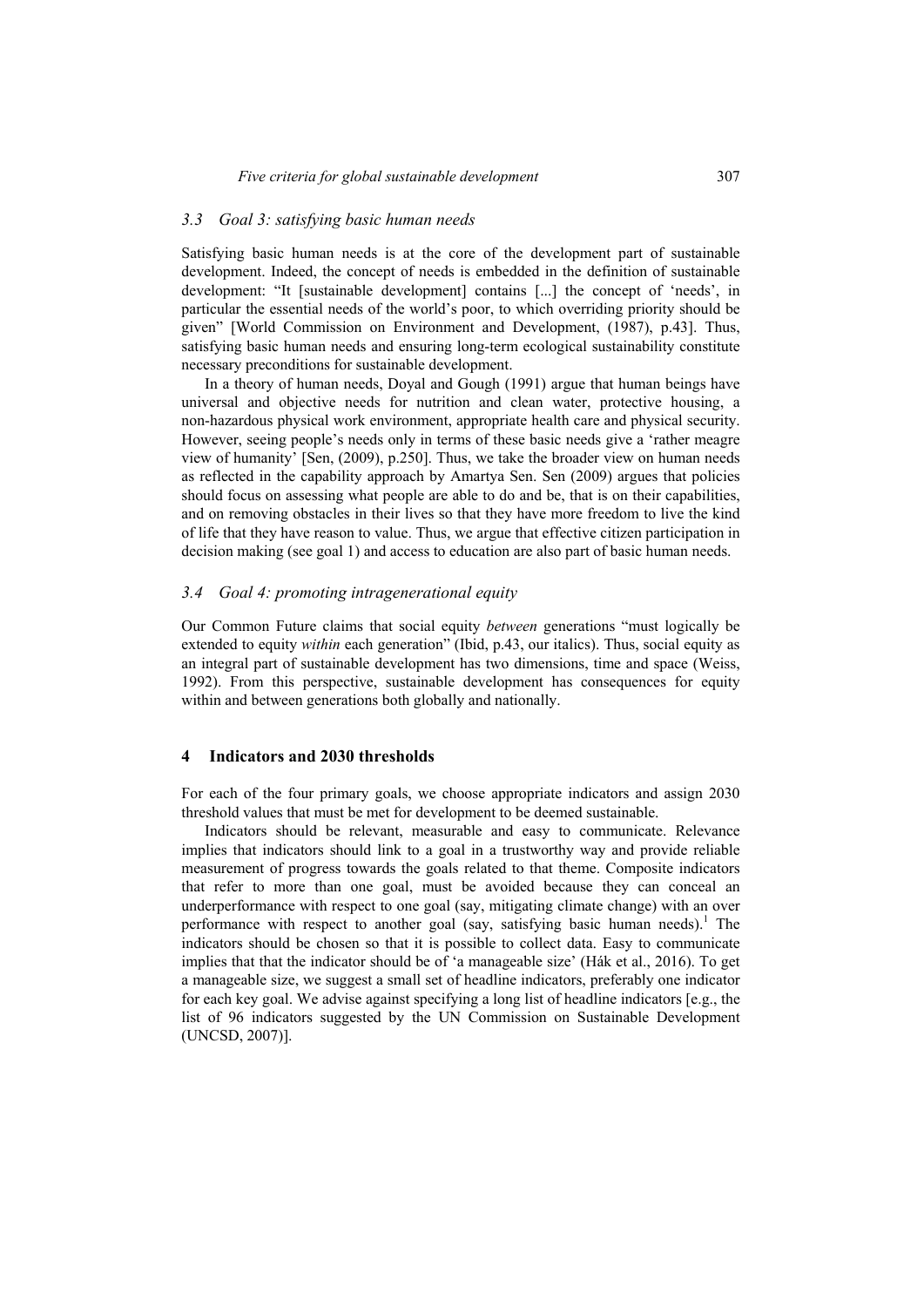Ultimately, sustainability should be addressed globally. Humans are part of a single natural (global) system whose parts interact is complex ways. Although national territories, economies, and societies constitute only one level of system organisation, the national level is perhaps the most significant level because governance is presently strongest there (Dahl, 2012). Thus, the goals are presented at the national level, but are defined according to global challenges and limits.

• *Indicator for goal 1*. We use the Economist Intelligence Unit's democracy index (EIUDI) as an indicator for goal 1: securing participation. As mentioned, participation in our sense is more than merely observing the percentage of the adult population that voted in elections. Thus, we need a richer approach including the quality of the political and administrative support systems. Campbell (2008) shows that several initiatives have been established that are interested in measuring democracies empirically around the world, including Freedom House, Polity IV, Vanhanen's index of democracy, and the Economist Intelligence Unit's democracy index (EIUDI). Yet there is no consensus about how to conceptualise and measure regimes such that meaningful comparisons can be made over time and across countries (Coppedge et al., 2011).

Because of its rich approach to participation and its available data for a large number of countries, we use the EIUDI as an indicator for participation. The EIUDI is based on five categories: electoral process and pluralism; civil liberties; the functioning of government; political participation; and political culture. The five categories are inter-related and form a coherent conceptual whole that measures participation. We argue that the threshold value must be a minimum of 8.0 (see Table 1 for details).

• *Indicators for goal 2*. We use atmospheric carbon dioxide concentration and extinction rate as indicators for goal 2: safeguarding long-term ecological sustainability. The two indicators draw on recent literature on planetary boundaries (Rockström et al., 2009; Steffen et al., 2015). Planetary boundaries define a safe planetary operating space that will allow humanity to continue to develop and thrive for generations to come. Nine planetary boundaries were presented with corresponding indicators and thresholds in Rockström et al. (2009). Lately, Steffen et al. (2015) have identified two core boundaries, climate change and biosphere integrity, each of which has the potential on its own to threaten long-term ecological sustainability should it be substantially and persistently transgressed.

Thresholds for the two core boundaries are set as parts per million by volume and extinctions per million species per year, respectively. Mace et al. (2014) argue that extinction rate is a weak metric for biodiversity loss; however, none of their three proposed metrics provide an operational definition at present. We use the thresholds suggested by Steffen et al. (2015): atmospheric carbon dioxide concentration at maximum 350 and extinction rate at maximum 10 (see Table 1 for units). Eventually, these thresholds must be specified according to geographical and institutional scales when applied at a lower than global level. Also, expected future value and substitutability between different species will be part of these difficult judgements.

• *Indicator for goal 3*. We use the United Nations Development Programme's (UNDP) human development index (HDI) as an indicator for goal 3: satisfying basic human needs. HDI is a composite index measuring average achievement in three basic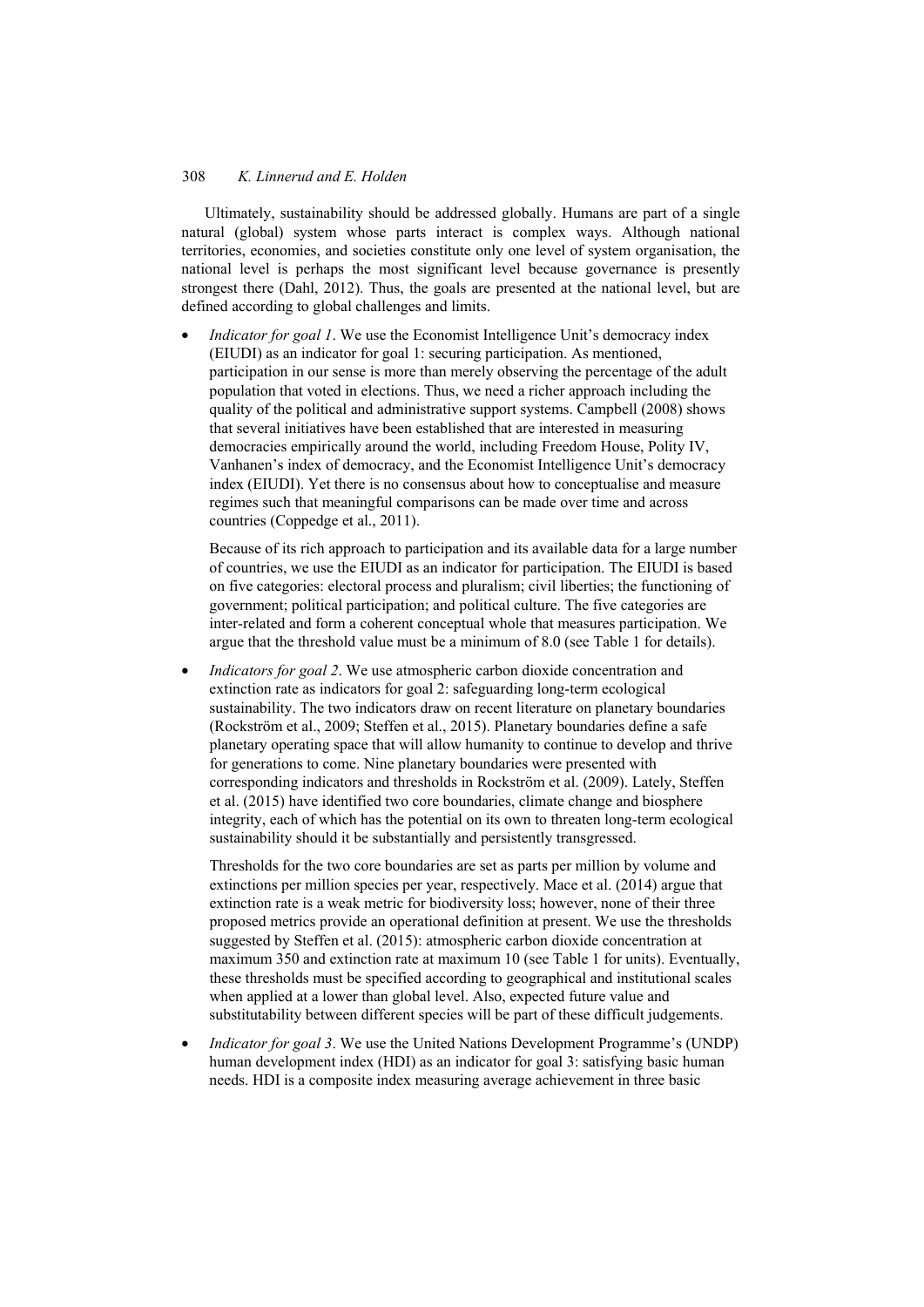dimensions of human development – a long and healthy life, knowledge, and a decent standard of living (UNDP, 2011, 2014). We contend that the minimum HDI threshold value should be set at 0.735 (Table 1).

**Table 1** Primary goals, indicators, and suggested 2030 threshold values for sustainable development

| Primary goal                                                                | Indicator                                                         | 2030 Threshold  |
|-----------------------------------------------------------------------------|-------------------------------------------------------------------|-----------------|
| Goal 1: securing<br>participation                                           | The Economist Intelligence Unit's<br>democracy index <sup>a</sup> | Minimum $8.0^a$ |
| Goal 2: safeguarding<br>long-term ecological<br>sustainability <sup>b</sup> | Climate change: atmospheric carbon<br>dioxide concentration       | Maximum 350     |
|                                                                             | Biosphere integrity: extinction rate                              | Maximum 10      |
| Goal 3: satisfying basic<br>human needs <sup>c</sup>                        | Human development index                                           | Minimum $0.735$ |
| Goal 4: promoting<br>intragenerational equity <sup>d</sup>                  | Gini coefficient                                                  | Maximum 40      |

Notes: <sup>a</sup>The Economist Intelligence Unit, *Democracy index 2012. Democracy at a standstill* (EIUDI) http://pages.eiu.com/rs/eiu2/images/Decomcracy-Index-2012.pdf. Regime types are, full democracies (8.0 to 10); flawed democracies  $(6.0 \text{ to } 7.9)$ ; hybrid regimes  $(4.0 \text{ to } 5.9)$ ; authoritarian regimes  $(0 \text{ to } 3.9)$ .  $6$ Steffen et al. (2015). The thresholds refer to suggested planetary boundaries: parts per million by volume and extinctions per million species per year, respectively. UNEP (2014). The threshold equals 'high human development'.<br> $d\text{I NED } (2014)$ . The Gini seefficient is a measure of inequality in <sup>d</sup>UNEP (2014). The Gini coefficient is a measure of inequality in a country. The threshold equals the 'international alert line' suggested by the UN (2010).

*Indicator for goal 4.* We use the Gini coefficient as an indicator of intragenerational equity. The Gini coefficient is the most popular and widely used measure of inequality UNDP (2010). It measures the inequality among values of a frequency distribution in a country (for example, levels of income).

A Gini coefficient of zero expresses perfect equality (for example, where everyone has an exactly equal income). A Gini coefficient of one hundred expresses maximal inequality (for example, where one person has all the income). Using the target level set by the United Nations Human Settlements Programme (UN, 2010), we set the threshold value to 40 (Table 1).

## **5 Conclusions**

Based on the 1987 report Our Common Future, we derive five criteria for the development of primary goals and corresponding indictors and quantified thresholds to be met. A better understanding of the global-level sustainable development concept can help UN prioritise between the 169 sustainable development targets, which was announced in September 2015 to guide world development until 2030, and in setting corresponding thresholds to be met.

The next step would be to translate the global goals derived in this paper to the national, and if possible, the local, sector or project level. This translation is not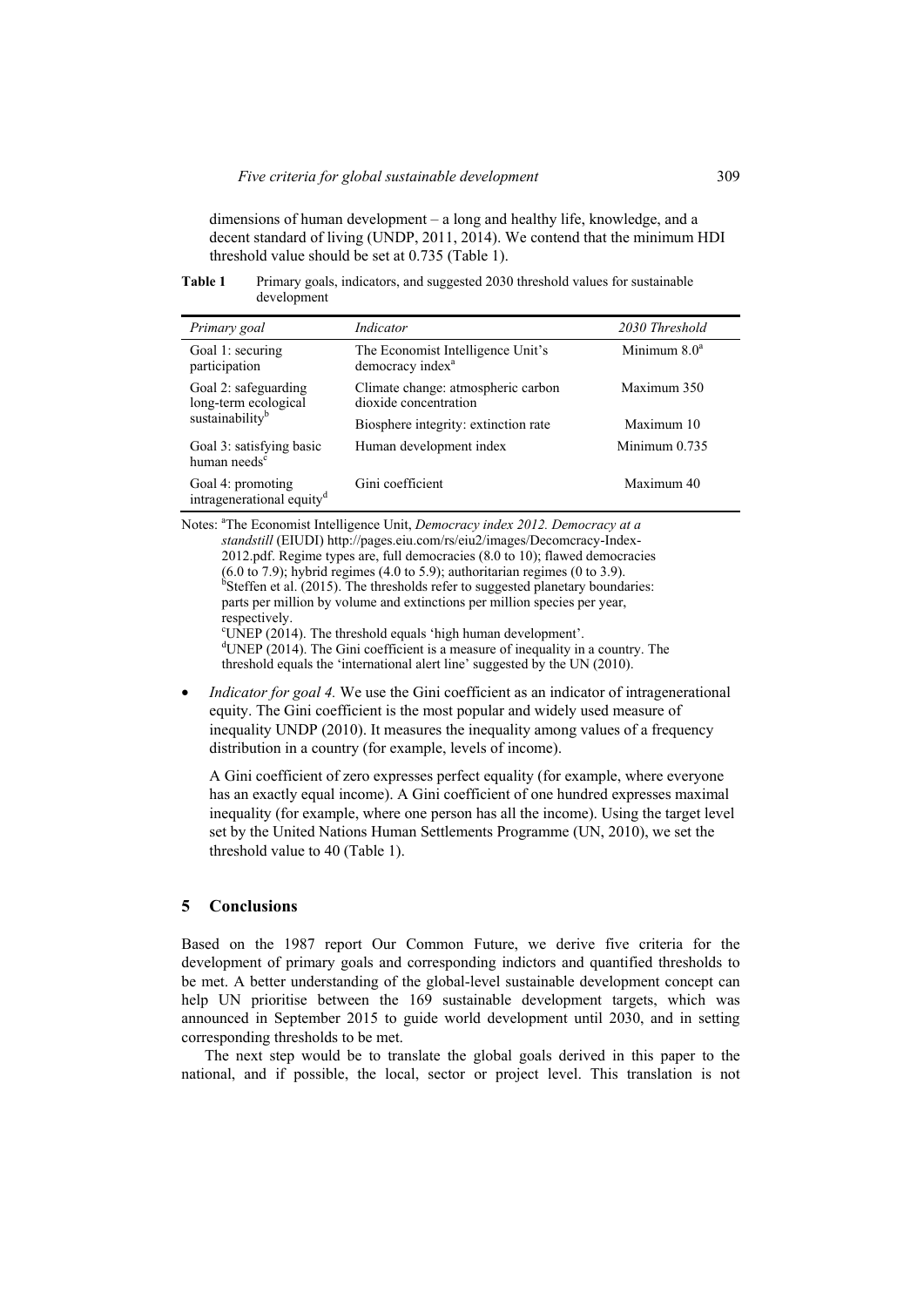straightforward. While the Gini coefficient is designed to measure inequality at the national level, atmospheric carbon dioxide concentration and the corresponding global threshold does not provide any guidance for national policies. Furthermore, while we can agree upon global limits for carbon dioxide emissions and extinction rates, it is not obvious that these limits should be allocated in an even manner to nations, regions and sectors. Still, without resorting to a detailed examination of country-level data and thresholds, it is possible to say something meaningful about how our model should be applied to the national level.

The first policy implication of our model is that different regions and groups of countries should focus on different issues in their effort to achieve sustainability. For example:

- One group of countries may satisfy the thresholds set for environmental limits and human needs, but not the thresholds for participation and/or equity. The challenge is then to facilitate a transition to richer participation and a more equal distribution of wealth and opportunities. Examples of such countries may be Peru and Georgia.
- A second group of countries may satisfy the thresholds set for environmental limits, participation and equity, but not the threshold set for human needs. Clearly, the main challenge is then to help eradicate extreme poverty and enhance human capabilities, and this policy goal is more important than improving environmental conditions and ensuring an even richer participation. Policies and institutions that facilitate economic growth may be essential in achieving sustainable development for these countries. India may serve as an example for this category.
- A third group of countries may satisfy thresholds for needs, participation and equity but, as a result of their affluent lifestyles, not the imperative of respecting environmental limits. The solutions lie partly in technological improvements, partly in changing our lifestyles and partly in reducing our consumption of fossil fuels and scarce resources. Whether the moral imperative to stay within environmental limits can be reconciled with our desire for continued economic growth remains to be seen. Examples of such countries are Norway, Canada and Germany.

The second policy implication of our model is that we need a 'politics of limits', as suggested by Meadowcroft (2012). Whereas the idea that there are basic human needs that must be satisfied seems to have widespread political support, the idea that there are environmental *limits* is much harder to sell. On the one hand, satisfying human needs represents a 'positive' threshold – or lower limit – associated with progress, possibilities, and development. Appealing for environmental limits, on the other hand, represents a 'negative' threshold, or upper limit. Thus, reducing climate gas emissions by 80% would for most politicians (and voters) be perceived as a serious constraint on progress, possibilities, and development. No wonder they (and we) will not hear of it.

The difficulties which democratic political systems experience in managing environmental problems are well-documented (Lafferty and Meadowcroft, 1996). This is because "environmental problems are manifest on spatial and temporal scales that fit poorly with the routines of democratic politics" [Meadowcroft, (2012), p.283]. Although there already exist many constraints on behaviour towards the environment (emission controls, protected areas, and so on), "on the whole these [constraints] do not relate directly to large-scale environmental limits, especially global limits, where the scale of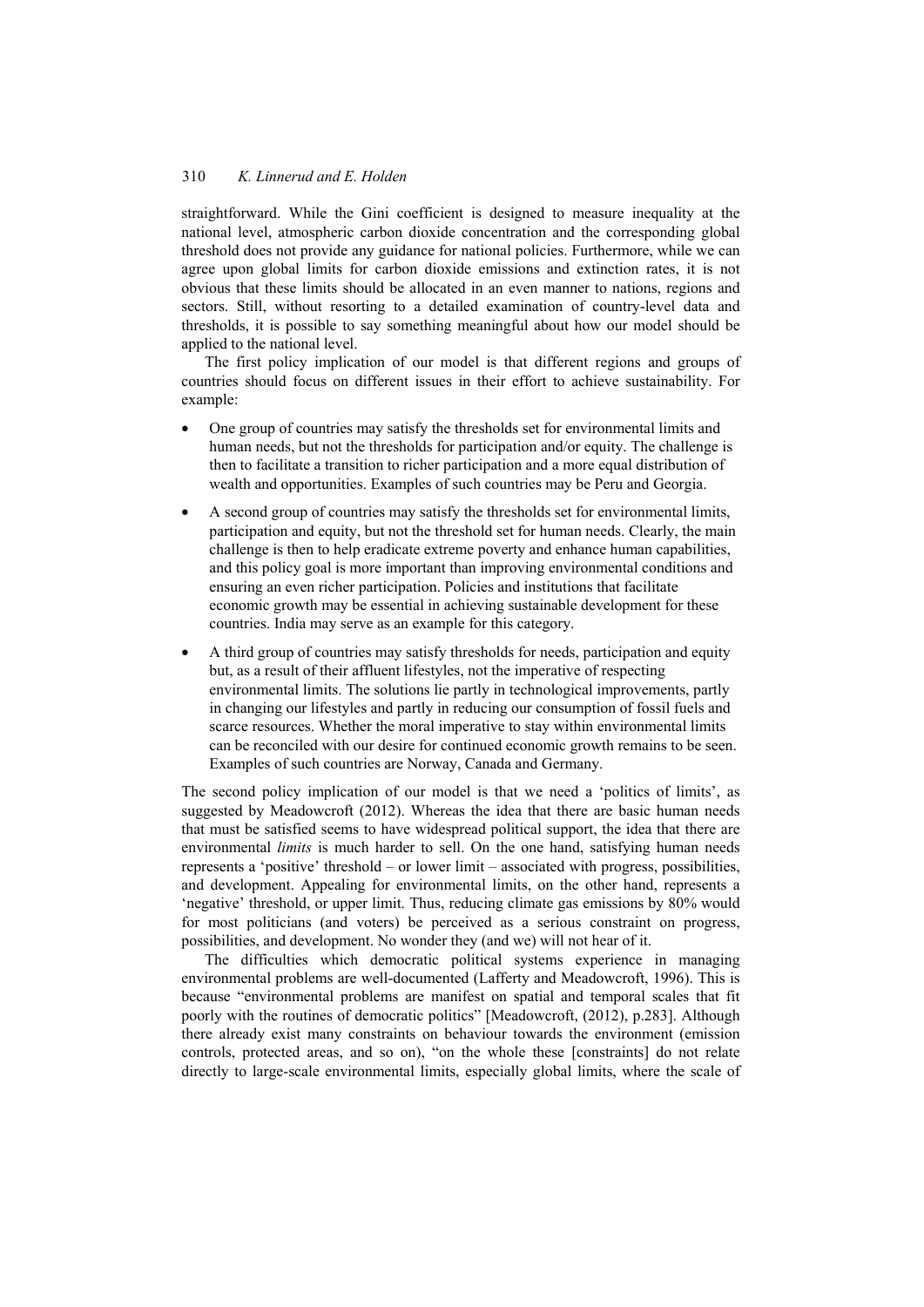human activity now threatens the long-term viability of important ecological processes" (Ibid, p.285).

In other words, we struggle to deal with the two core planetary boundaries of combating climate change and protecting biosphere integrity. For instance, although the climate agreement delivered in December 2015 includes a quantitative goal – to hold "the increase in  $\ldots$  temperature to well below  $2^{\circ}\text{C} \ldots$  and to pursue efforts to limit the temperature increase to 1.5°C" [UN FCCC,  $(2015)$ , p.2] – it does not include a plan for urgent and significant cuts in emissions. In a column in *Nature*, Anderson (2015) criticises this delay of action and argues that "… rather than requiring that nations reduce emissions in the short-to-medium term, the Paris agreement instead rests on the assumption that the world will successfully suck the carbon pollution it produces back from the atmosphere in the longer term".

The challenge of meeting needs and staying within environmental limits is as urgent today as it was when described in Our Common Future three decades ago: "we do not pretend that the process is easy or straightforward. Painful choices have to be made. Thus, in the final analysis, sustainable development must rest on political will" [World Commission on Environment and Development, (1987), p.9]. However, rather than sitting like Vladimir and Estragon, who wait endlessly and in vain for someone named Godot to arrive, we cannot wait for politicians to act. As the poet Eliot (1940, p.25) wrote, "the general ethos of the people they have to govern determines the behaviour of politicians".

#### **Acknowledgements**

We thankfully acknowledge support from the Research Council of Norway through project number 238281/F60 (RELEASE). We are also thankful for comments on a preliminary draft of the paper from Professor Emeritus David Banister of Transport Studies and Senior Research Fellow at St Anne's College School of Geography and the Environment, Oxford University and Dr Nihan Akyelken at Transport Studies Unit, Oxford University. Finally, we wish to thank the reviewers for their comments which were helpful in improving the manuscript quality.

#### **References**

- Amekudzi, A.A., Khisty, C.J. and Khayesi, M. (2009) 'Using the sustainability footprint model to assess development impacts of transportation systems', *Transportation Research Part A*, Vol. 43, No. 4, pp.339–348.
- Andersen, K. (2015) 'Talks in the city of light generate more heat', *Nature*, Vol. 528, No. 7583, p.437.
- Borowy, I. (2014) *Defining Sustainable Development for Our Common Future: A History of the World Commission on Environment and Development (Brundtland Commission)*, Routledge, London; New York.
- Campbell, D.F.J. (2008) *The Basic Concept for the Democracy Ranking of the Quality of Democracy*, Democracy Ranking, Vienna.
- Castillo, H. and Pitfield, D.E. (2010) 'ELASTIC a methodological framework for identifying and selecting sustainable transport indicators', *Transportation Research Part D*, Vol. 15, No. 4, pp.179–188.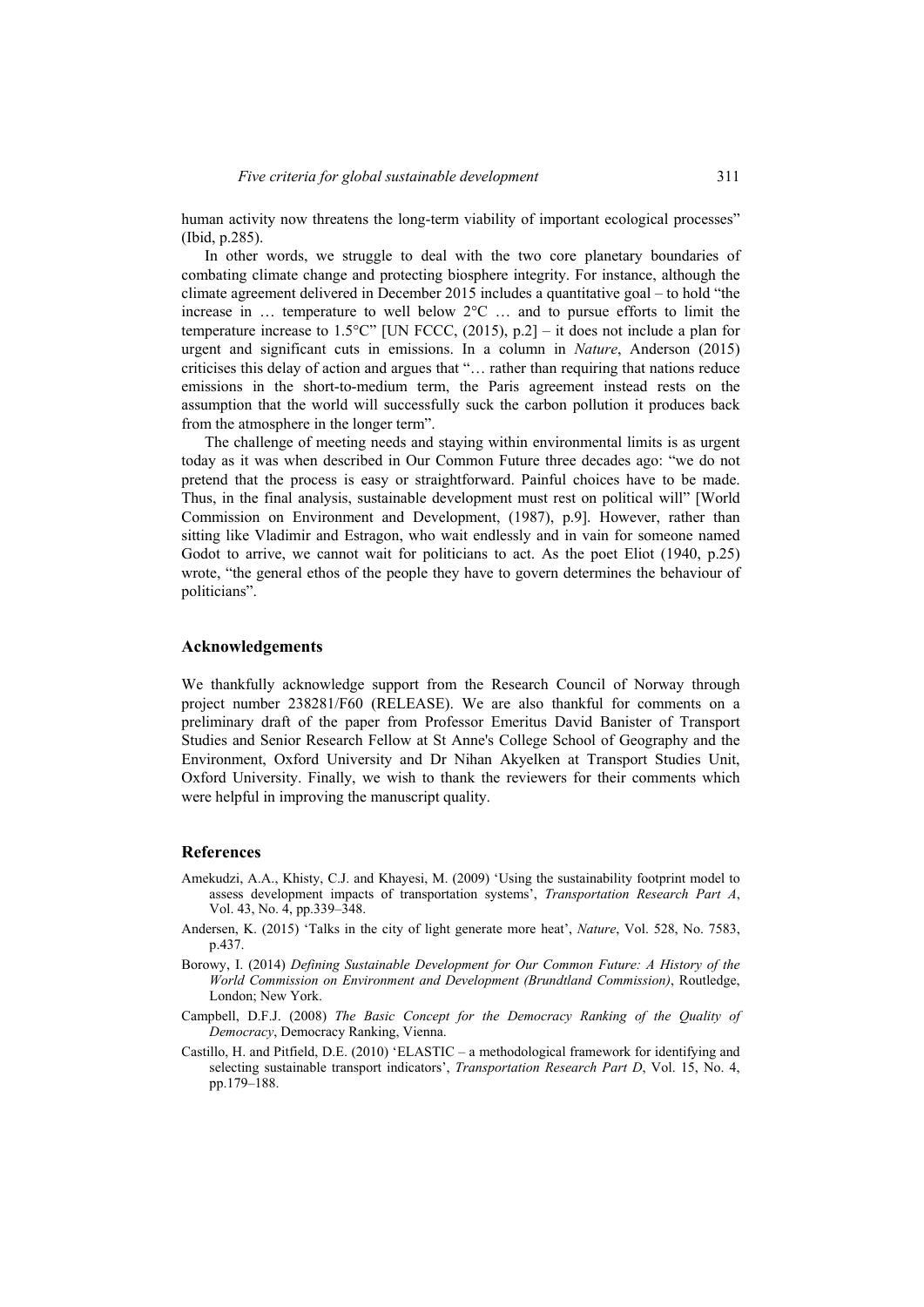- Coppedge, M., Gerring, J., Altman, D., Bernhard, M., Fish, S., Hicken, A., Kroenig, M., Lindberg, S.I., McMann, K., Paxton, P., Semetko, H.A., Skaaning, S-E., Staton, J. and Teorell, J. (2011) 'Conceptualizing and measuring democracy: a new approach', *Perspectives on Politics*, Vol. 9, No. 2, pp.247–267.
- Dahl, A.L. (2012) 'Achievements and gaps in indicators for sustainability', *Ecological Indicators*, Vol. 17, pp.14–19.
- Daly, H. (2007) *Ecological Economics and Sustainable Development, Selected Essays of Herman Daly*, Elgar, Cheltenham (UK); Northampton (USA).
- Daly, H. and Cobb, J. (1989) *For the Common Good*, Beacon Press, Boston.
- Daly, H.E. (2005) 'Economies in a full world', *Scientific American*, Vol. 293, No. 4, pp.100–107.
- Doyal, L. and Gough, I. (1991) *A Theory of Human Need*, Guilford, New York.
- Ehrlich, P.R., Karevia, P.M. and Daily, G.C. (2012) 'Securing natural capital and expanding equity to rescale civilization', *Nature*, Vol. 486, No. 7401, pp.68–73.
- Eliot, T.S. (1940) *The Idea of a Christian Society*, Harcourt, Brace and Company, New York.
- Ellis, L. (2007) 'Who influences policy? Analysing actor influence on the UK sustainable development strategy', *International Journal of Environment and Sustainable Development*, Vol. 6, No. 1, pp.36–52.
- Esseghir, A. and Khouni, L.H. (2014) 'Economic growth, energy consumption and sustainable development: the case of the union for the Mediterranean countries', *Energy*, Vol. 71, pp.218–225.
- Giddings, B. et al. (2002) 'Environment, economy and society: fitting them together into sustainable development', *Sustainable Development*, Vol. 10, No. 4, pp.187–196.
- Griggs, D., Stafford-Smith, M., Gaffney, O., Rockström, J., Öhman, M.C., Shyamsundar, P., Steffen, W., Glaser, G., Kanie, N. and Noble, I. (2013) 'Sustainable development goals for people and planet', *Nature*, Vol. 495, No. 7441, pp.305–307.
- Hák, T., Janoušková, S. and Moldan, B (2016) 'Sustainable development goals: a need for relevant indicators', *Ecological Indicators*, Vol. 60, pp.565–573.
- Hauff, M.V. and Klein, A. (2006) 'Methodological approach for the systematization of the areas of action and the indicators of a sustainable strategy: the integrative sustainability triangle', *International Journal of Environment and Sustainable Development*, Vol. 5, No. 4, pp.372–394.
- Holden, E., Linnerud, K. and Banister, D. (2013) 'Sustainable passenger transport: back to Brundtland', *Transportation Research Part A: Policy and Practice*, Vol. 54, pp.67–77.
- Holden, E., Linnerud, K. and Banister, D. (2014) 'Sustainable development: our common future revisited', *Global Environmental Change*, Vol. 26, pp.130–139.
- Holdren, J.P. (2008) 'Science and technology for sustainable well-being', *Science*, Vol. 319, No. 5862, pp.424–434.
- Hopwood, B. et al. (2005) 'Sustainable development: mapping different approaches', *Sustainable Development*, Vol. 13, No. 1, pp.38–52.
- Jovanovic, M., Afgan, N. and Bakic, V. (2010) 'An analytical method for the measurement of energy system sustainability in urban areas', *Energy*, Vol. 35, No. 10, pp.3909–3920.
- Kates, R.W., Parris, T.M. and Leiserowitz, A.A. (2005) 'What is sustainable development? Goals, indicators, values, and practice', *Environment: Science and Policy for Sustainable Development*, Vol. 47, No. 3, pp.8–21.
- Lafferty, W.M. (Ed.) (2004) *Governance for Sustainable Development. The Challenge of Adapting Form to Function*, Edward Elgar, Cheltenham.
- Lafferty, W.M. and Langhelle, O. (1999) 'Sustainable development as concept and norm', in Lafferty, W.M. and Langhelle, O. (Eds.): *Towards Sustainable Development. On the Goals of Development – and the Conditions of Sustainability*, MacMillan Press Ltd, London.
- Lafferty, W.M. and Meadowcroft, J. (Eds.) (1996) *Democracy and the Environment: Problems and Prospects*, Edward Elgar, Cheltenham, UK; Northampton, MA.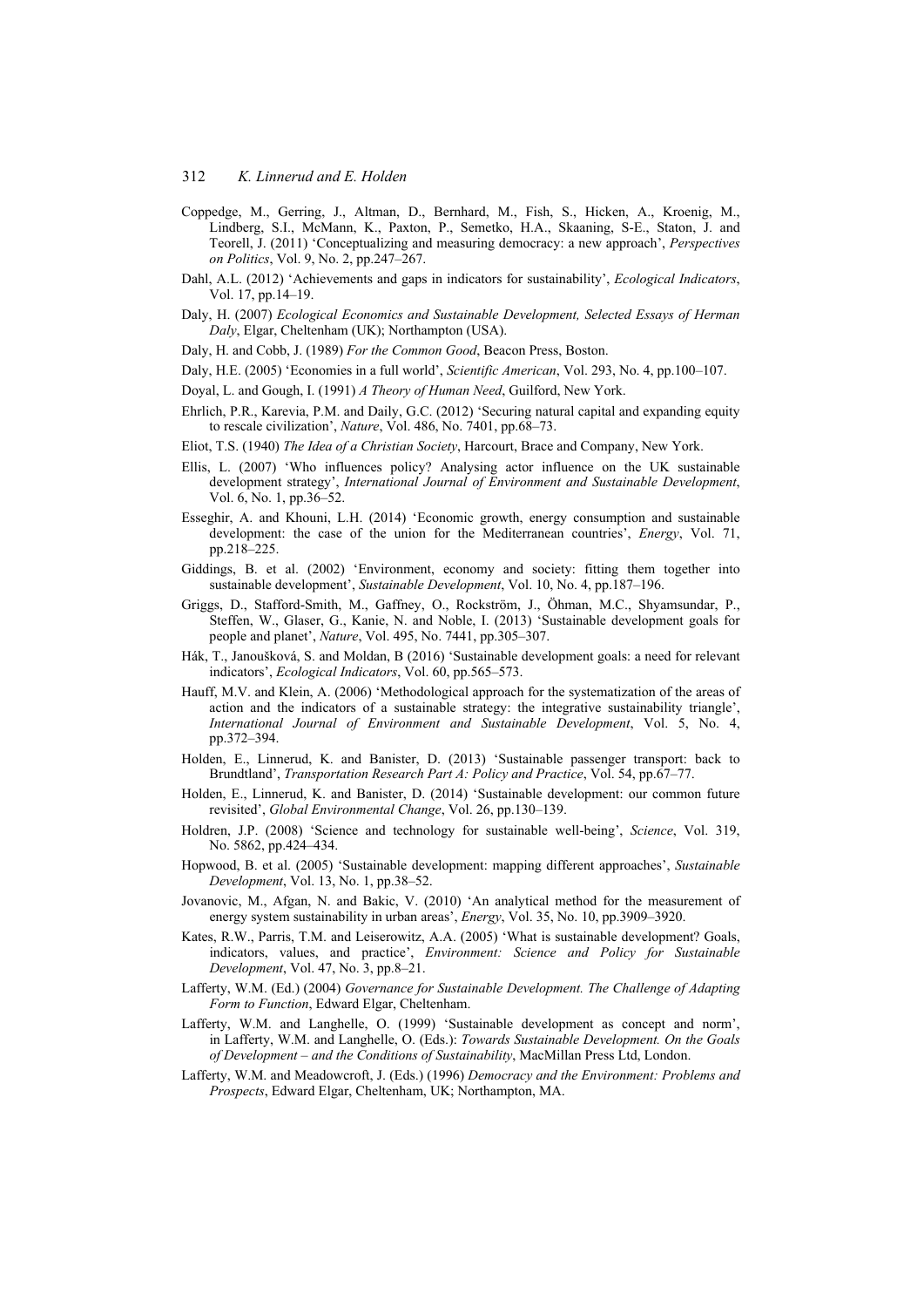- Luke, T.W. (2005) 'Neither sustainable nor development: reconsidering sustainability in development', *Sustainable Development*, Vol. 13, No. 4, pp.228–238.
- Mace, G.M. et al. (2014) 'Approaches to defining a planetary boundary for biodiversity', *Global Environmental Change*, Vol. 28, pp.289–297.
- Martínez, C.I.P. (2015) 'Energy and sustainable development in cities: a case study of Bogotá', *Energy*, pp.1–10 (in press).
- McEntire, D.A. (2005) 'The history, meaning and policy recommendations of sustainable development: a review essay', *International Journal of Environment and Sustainable Development*, Vol. 4, No. 2, pp.106–118.
- Meadowcroft, J. (2012) 'Pushing the boundaries: governance for sustainable development and a politics of limits', in Meadowcroft, J., Langhelle, O. and Ruud, A. (Eds.): *Governance, Democracy and Sustainable Development. Moving beyond the Impasse*, pp.272–296, Edward Elgar, Cheltenham, UK; Northampton, MA, USA.
- Meadowcroft, J., Farrell, N. and Spangenberg, J. (2005) 'Developing a framework for sustainable governance in the European Union', *International Journal for Sustainable Development*, Vol. 8, Nos. 1–2, pp.3–11.
- NESC (2010) *Re-Finding Success in Europe: Challenges for Irish Institutions and Policies*, NESC No. 122, NESC, Dublin.
- Nordhaus, W. and Tobin, J. (1972) *Is Growth Obsolete?*, National Bureau of Economic Research, New York.
- O'Riordan, T. (1993) 'The politics of sustainability', in Turner, R.K. (Ed.): *Sustainable Environmental Economics and Management*, pp.37–69, John Wiley & Sons, Chichester.
- Osberg, L. and Sharpe, A. (2002) 'International comparisons of trends in economic well-being', *Social Indicators Research*, Vol. 58, No. 1, pp.349–382.
- Petschow, U., Rosenau, J. and von Weizäcker, E. (2005) 'Introduction', in Petschow, Rosenau and von Weizäcker (Eds.): *Governance and Sustainability: New challenges for States, Companies and Civil Society*, pp.9–18, Greeleaf Publishing, Sheffield.
- Rockström, J. et al. (2009) 'A safe operating space for humanity', *Nature*, Vol. 461, pp.472–475.
- Sen, A. (2009) *The Idea of Justice*, Penguin Books Ltd, London.
- Shiftan, Y., Kaplan, S. and Hakkert, S. (2003) 'Scenario building as a tool for planning a sustainable transportation system', *Transportation Research Part D*, Vol. 8, No. 5, pp.323–342.
- Stafford-Smith, M. (2014) 'UN sustainability goals need quantified targets', *Nature*, Vol. 513, No. 7518, p.281.
- Steffen, W., Richardson, K., Rockström, J., Cornell, S.E., Fetzer, I., Bennett, E.M., Biggs, R., Carpenter, S.R, de Vries, W., de Wit, C.A., Folke, C., Gerten, D., Heinke, J., Mace, G.M., Persson, L.M., Ramanathan, V., Reyers, B. and Sörlin, S. (2015) 'Planetary boundaries: guiding human development on a changing planet', *Science*, Vol. 347, No. 6223, pp.736–746.
- Stern, N. (2014) *Why are We Waiting?*, The MIT Press, Cambridge, Massachusetts; London, England.
- Stokstad, E. (2015) 'Sustainable goals from UN under fire', *Science*, Vol. 347, No. 6223, pp.702–703.
- UN (2010) *State of the World's Cities 2012/2011*, UN-HABITAT [online] http://www.unhabitat.org/documents/SOWC10/R8.pdf (accessed 10 July 2012).
- UN (2015) *Transforming Our World: The 2030 Agenda for Sustainable Development*, Resolution adopted by the General Assembly on 25 September 2015.
- UN FCCC (2015) *Framework Convention on Climate Change. Adoption of the Paris Agreement.*  Proposal by the President, 15 December.
- UNCSD (2007) *Indicators of Sustainable Development: Guidelines and Methodologies*, 3rd ed., The UN Commission on Sustainable Development, United Nations, New York.